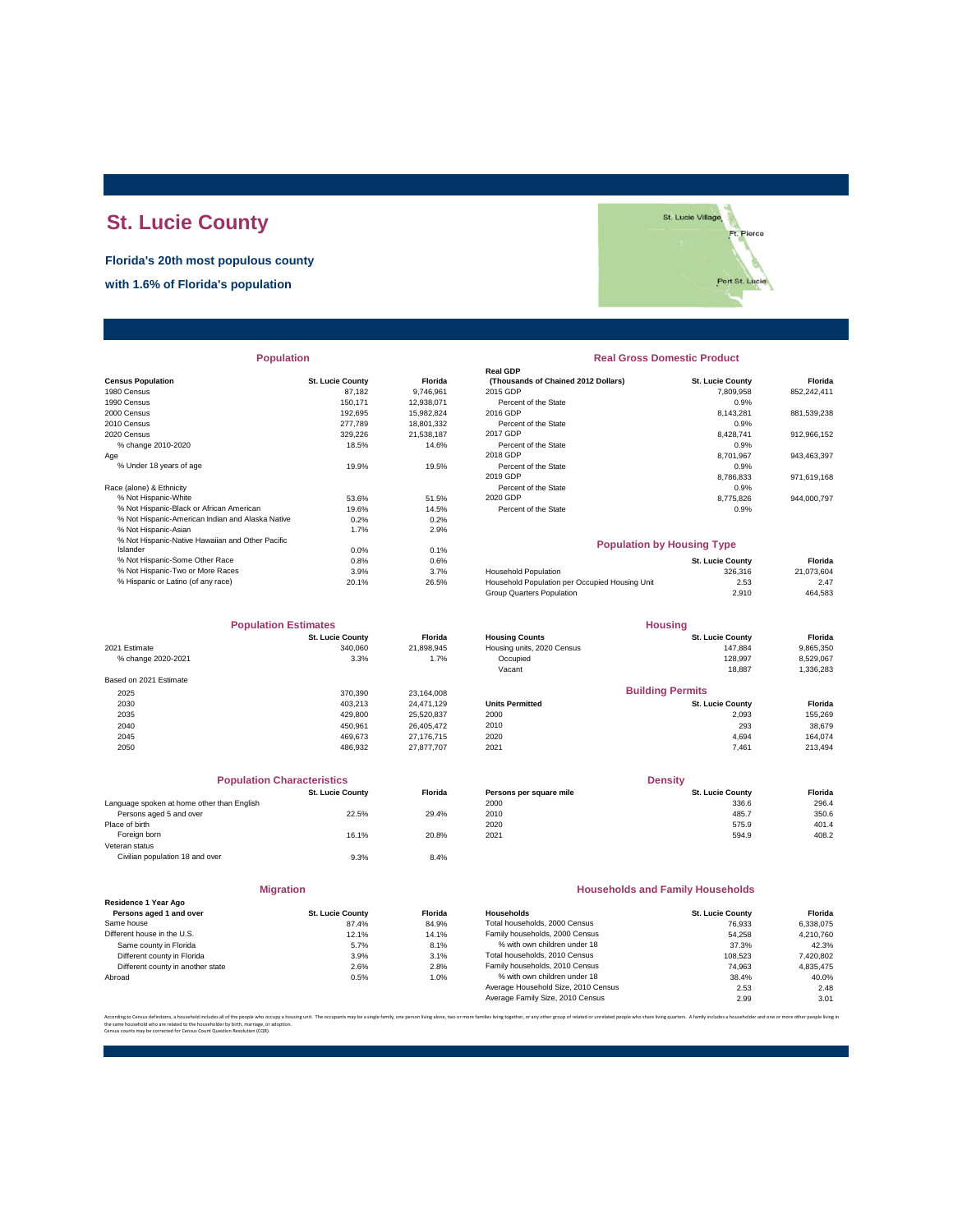### **St. Lucie County**

|                                                                              |                                  |                       | <b>Employment and Labor Force</b>                               |                         |                      |
|------------------------------------------------------------------------------|----------------------------------|-----------------------|-----------------------------------------------------------------|-------------------------|----------------------|
| <b>Establishments</b>                                                        |                                  |                       | <b>Establishments</b>                                           |                         |                      |
| 2020                                                                         | <b>St. Lucie County</b>          | Florida               | % of All Industries, 2020                                       | <b>St. Lucie County</b> | Florida              |
| All industries<br>Natural Resource & Mining                                  | 7,366                            | 763.854               | All industries<br>Natural Resource & Mining                     | 7,366<br>0.8%           | 763,854<br>0.7%      |
| Construction                                                                 | 61<br>1,139                      | 5,514<br>77,720       | Construction                                                    | 15.5%                   | 10.2%                |
| Manufacturing                                                                | 209                              | 21,822                | Manufacturing                                                   | 2.8%                    | 2.9%                 |
| Trade, Transportation and Utilities                                          | 1,384                            | 145,853               | Trade, Transportation and Utilities                             | 18.8%                   | 19.1%                |
| Information                                                                  | 74                               | 13,437                | Information                                                     | 1.0%                    | 1.8%                 |
| <b>Financial Activities</b>                                                  | 665                              | 83,911                | <b>Financial Activities</b>                                     | 9.0%                    | 11.0%                |
| Professional & Business Services                                             | 1,449                            | 187,348               | Professional & Business Services                                | 19.7%                   | 24.5%                |
| Education & Health Services                                                  | 1,050                            | 87,764                | Education & Health Services                                     | 14.3%                   | 11.5%                |
| Leisure and Hospitality                                                      | 596                              | 61,008                | Leisure and Hospitality                                         | 8.1%                    | 8.0%                 |
| Other Services<br>Government                                                 | 539<br>92                        | 56,385<br>5,895       | Other Services<br>Government                                    | 7.3%<br>1.2%            | 7.4%<br>0.8%         |
|                                                                              |                                  |                       |                                                                 |                         |                      |
| <b>Average Annual Employment</b>                                             |                                  |                       | <b>Average Annual Wage</b>                                      |                         |                      |
| % of All Industries, 2020                                                    | St. Lucie County                 | Florida               | 2020                                                            | <b>St. Lucie County</b> | Florida              |
| All industries                                                               | 78,151                           | 8,453,489             | All industries                                                  | \$44.931                | \$55,840             |
| Natural Resource & Mining                                                    | 7.5%                             | 0.8%                  | Natural Resource & Mining                                       | \$45,930                | \$37,710             |
| Construction                                                                 | 5.0%                             | 6.7%                  | Construction                                                    | \$50.181                | \$55,840             |
| Manufacturing                                                                | 21.8%                            | 4.5%                  | Manufacturing                                                   | \$42,903                | \$66,738             |
| Trade, Transportation and Utilities                                          | 0.6%                             | 20.6%                 | Trade, Transportation and Utilities                             | \$56,980                | \$49,342             |
| Information                                                                  | 3.5%                             | 1.5%                  | Information                                                     | \$54,143                | \$93,360             |
| <b>Financial Activities</b><br>Professional & Business Services              | 12.8%                            | 6.9%                  | <b>Financial Activities</b><br>Professional & Business Services | \$44,427                | \$84,295             |
| Education & Health Services                                                  | 16.5%<br>11.3%                   | 16.1%<br>15.3%        | Education & Health Services                                     | \$50,542<br>\$22,415    | \$68,218<br>\$55,099 |
| Leisure and Hospitality                                                      | 3.7%                             | 11.9%                 | Leisure and Hospitality                                         | \$40,611                | \$27,694             |
| Other Services                                                               | 0.1%                             | 3.0%                  | Other Services                                                  | \$36,256                | \$41,131             |
| Government                                                                   | 16.3%                            | 12.5%                 | Government                                                      | \$54,562                | \$58,821             |
| Industries may not add to the total due to confidentiality and unclassified. |                                  |                       |                                                                 |                         |                      |
|                                                                              |                                  |                       |                                                                 |                         |                      |
| Labor Force as Percent of Population                                         |                                  |                       |                                                                 | St. Lucie County        |                      |
| Aged 18 and Older<br>2000                                                    | <b>St. Lucie County</b><br>59.2% | Florida<br>64.2%      | <b>Unemployment Rate</b><br>2000                                | 5.8%                    | Florida<br>3.8%      |
| 2010                                                                         | 59.1%                            | 61.8%                 | 2010                                                            | 13.3%                   | 10.8%                |
| 2020                                                                         | 57.7%                            | 58.6%                 | 2020                                                            | 8.3%                    | 8.2%                 |
| 2021                                                                         | 57.2%                            | 59.0%                 | 2021                                                            | 4.9%                    | 4.6%                 |
|                                                                              |                                  |                       |                                                                 |                         |                      |
|                                                                              |                                  |                       | <b>Income and Financial Health</b>                              |                         |                      |
| Personal Income (\$000s)                                                     | <b>St. Lucie County</b>          | Florida               | Per Capita Personal Income                                      | St. Lucie County        | Florida              |
| 2000                                                                         | \$4.362.886                      | \$472,851,789         | 2000                                                            | \$22,545                | \$29,466             |
| 2010                                                                         | \$8,595,618                      | \$732,457,478         | 2010                                                            | \$30,887                | \$38,865             |
| 2011                                                                         | \$9,139,430                      | \$771,409,454         | 2011                                                            | \$32,585                | \$40,482             |
| % change 2010-11                                                             | 6.3%                             | 5.3%                  | % change 2010-11                                                | 5.5%                    | 4.2%                 |
| 2012                                                                         | \$9,554,584                      | \$800,551,723         | 2012                                                            | \$33,757                | \$41,475             |
| % change 2011-12                                                             | 4.5%                             | 3.8%                  | % change 2011-12                                                | 3.6%                    | 2.5%                 |
| 2013<br>% change 2012-13                                                     | \$9,667,074                      | \$802,975,701         | 2013<br>% change 2012-13                                        | \$33,868                | \$41,069             |
| 2014                                                                         | 1.2%<br>\$10,198,126             | 0.3%<br>\$861,412,339 | 2014                                                            | 0.3%<br>\$35,141        | $-1.0%$<br>\$43,388  |
| % change 2013-14                                                             | 5.5%                             | 7.3%                  | % change 2013-14                                                | 3.8%                    | 5.6%                 |
| 2015                                                                         | \$10,850,148                     | \$919,834,894         | 2015                                                            | \$36,475                | \$45,493             |
| % change 2014-15                                                             | 6.4%                             | 6.8%                  | % change 2014-15                                                | 3.8%                    | 4.9%                 |
| 2016                                                                         | \$11,701,067                     | \$954,069,719         | 2016                                                            | \$38,267                | \$46,253             |
| % change 2015-16                                                             | 7.8%                             | 3.7%                  | % change 2015-16                                                | 4.9%                    | 1.7%                 |
| 2017                                                                         | \$12,256,013                     | \$1,023,131,116       | 2017                                                            | \$39,131                | \$48,774             |
| % change 2016-17                                                             | 4.7%                             | 7.2%                  | % change 2016-17                                                | 2.3%                    | 5.5%                 |
| 2018                                                                         | \$12,978,398                     | \$1,087,188,628       | 2018                                                            | \$40.514                | \$51,150             |
| % change 2017-18                                                             | 5.9%                             | 6.3%                  | % change 2017-18                                                | 3.5%                    | 4.9%                 |
| 2019                                                                         | \$13,600,391                     | \$1,139,799,293       | 2019                                                            | \$41.457                | \$53,034             |
| % change 2018-19                                                             | 4.8%                             | 4.8%                  | % change 2018-19                                                | 2.3%                    | 3.7%                 |
| 2020<br>% change 2019-20                                                     | \$14,825,941                     | \$1,209,995,921       | 2020<br>% change 2019-20                                        | \$43,970                | \$55,675             |
|                                                                              | 9.0%                             | 6.2%                  |                                                                 | 6.1%                    | 5.0%                 |
| Earnings by Place of Work (\$000s)                                           |                                  |                       | <b>Median Income</b>                                            |                         |                      |
| 2000                                                                         | \$1,947,741                      | \$308,751,767         | Median Household Income                                         | \$55,237                | \$57,703             |
| 2010                                                                         | \$3,494,032                      | \$438,983,914         | Median Family Income                                            | \$62,950                | \$69,670             |
| 2011                                                                         | \$3,683,431                      | \$450,498,606         |                                                                 |                         |                      |
| % change 2010-11                                                             | 5.4%                             | 2.6%                  | Percent in Poverty, 2020                                        |                         |                      |
| 2012                                                                         | \$3,869,410                      | \$468,410,475         | All ages in poverty                                             | 13.8%                   | 12.4%                |
| % change 2011-12                                                             | 5.0%                             | 4.0%                  | Under age 18 in poverty                                         | 21.2%                   | 17.2%                |
| 2013                                                                         | \$3,902,749                      | \$482,898,301         | Related children age 5-17 in families in poverty                | 20.2%                   | 16.5%                |
| % change 2012-13                                                             | 0.9%                             | 3.1%                  |                                                                 |                         |                      |
| 2014                                                                         | \$4,064,138                      | \$512,375,290         | <b>Personal Bankruptcy Filing Rate</b>                          |                         |                      |
| % change 2013-14                                                             | 4.1%                             | 6.1%                  | (per 1,000 population)                                          | St. Lucie County        | Florida              |
| 2015                                                                         | \$4,285,718                      | \$544,408,719         | 12-Month Period Ending December 31, 2020                        | 2.03                    | 1.66                 |
| % change 2014-15                                                             | 5.5%                             | 6.3%                  | 12-Month Period Ending December 31, 2021                        | 1.62                    | 1.38                 |
| 2016                                                                         | \$4,442,873                      | \$569,769,284         | State Rank                                                      | 5                       | <b>NA</b>            |
| % change 2015-16<br>2017                                                     | 3.7%<br>\$4,713,197              | 4.7%<br>\$603,668,170 | NonBusiness Chapter 7 & Chapter 13                              |                         |                      |
| % change 2016-17                                                             | 6.1%                             | 5.9%                  | Workers Aged 16 and Over                                        | <b>St. Lucie County</b> | Florida              |
| 2018                                                                         | \$5,012,828                      | \$639,620,451         | Place of Work in Florida                                        |                         |                      |
| % change 2017-18                                                             | 6.4%                             | 6.0%                  | Worked outside county of residence                              | 35.8%                   | 18.1%                |
| 2019                                                                         | \$5,331,272                      | \$671,553,148         | Travel Time to Work                                             |                         |                      |
| % change 2018-19                                                             | 6.4%                             | 5.0%                  | Mean travel time to work (minutes)                              | 27.8                    | 27.9                 |
| 2020                                                                         | \$5,546,326                      | \$688,764,753         |                                                                 |                         |                      |
| % change 2019-20                                                             | 4.0%                             | 2.6%                  |                                                                 |                         |                      |